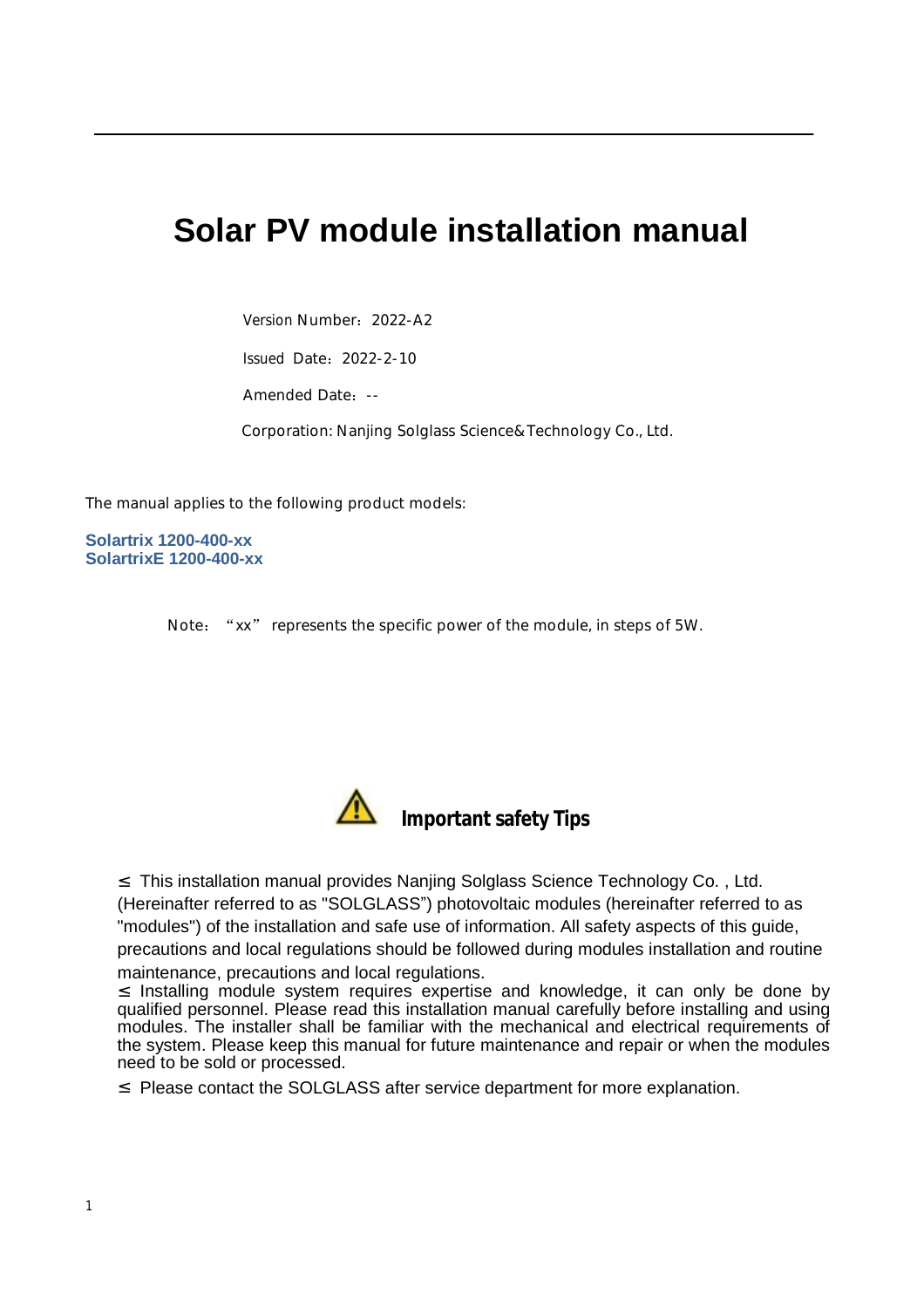# **1. Introduction**

First of all, thank you very much for choosing the SOLGLASS PV module.

This installation manual contains important electrical and mechanical installation information that you should read firstly before installing the SOLGLASS PV modules. In addition, the manual contains some additional security information that you must be familiar with. All of the contents of the manual are part of SOLGLASS' intellectual property which comes from SOLGLASS' long term of technical exploration and experience.

This installation manual, either express or implied, is not warranty letter, Where no provision is made for module losses, damage or other expenses arising from or the installation or relating to the installation, operation, use, or maintenance of the module, a compensation scheme shall be provided. If the use of module caused by the infringement of patent rights or the rights of third parties, SOLGLASS does not assume any relevant liability. SOLGLASS reserves the right to change the product description and this installation manual without prior notice.

Customer doesn't comply with the requirements set out in this manual will result in the failure of the limited warranty at the time of sale. At the same time, the recommendations in this manual are designed to improve the security of modules during installation and are tested and proven. Please provide this manual to pv system owners for their reference and advise them of all relevant safety, operation and maintenance requirements and recommendations.

# **2. Rules and regulations**

Mechanical and electrical installation of pv modules shall be governed by relating regulations, including electrical, building and electrical connection requirements. These regulations is different according to the different location of the installation, such as building roof installation, on-board applications, etc.. Requirements may be also different depending on the installation system voltage, use of DC or AC. Please contact the local authority for details.

For the Australian market, Building Integrated PV Module installations must comply with the requirements of the National Construction Code and AS/NZS 5033.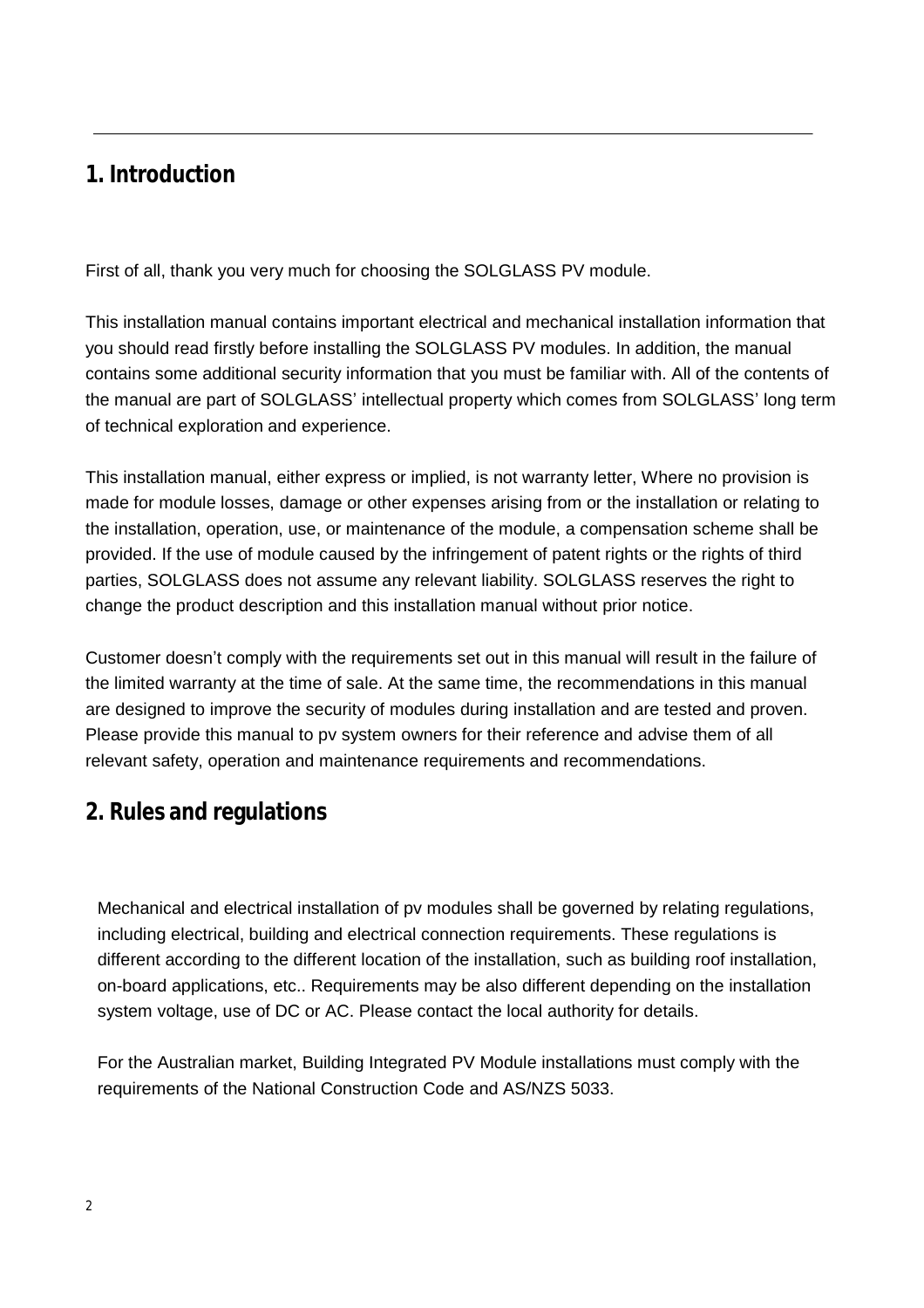# **3. Safety precautions**

### **Solar module structure and component description**

### **Solartrix 1200-400-xx**



1. cable 2.junction 3.cells 4. solar glass 5.connector 6.connecting slot 7.connecting hook 1. cable2.junction 3.cells 4. solar glass5.connector slot7.connecting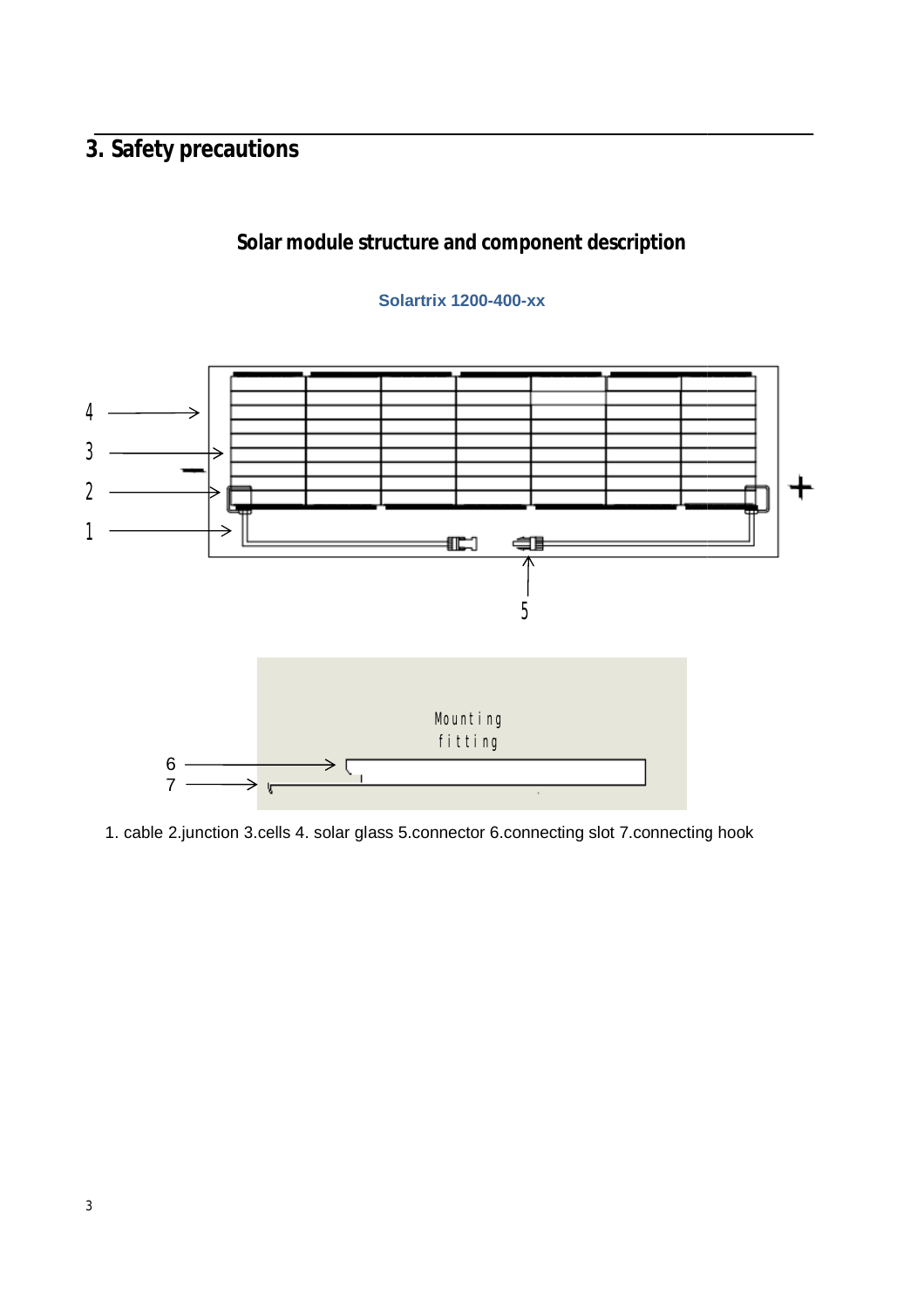

# **Solar module structure and component description**

1. cable 2.junction 3.cells 4. solar glass 5.connector 6.connecting slot 7.connecting hook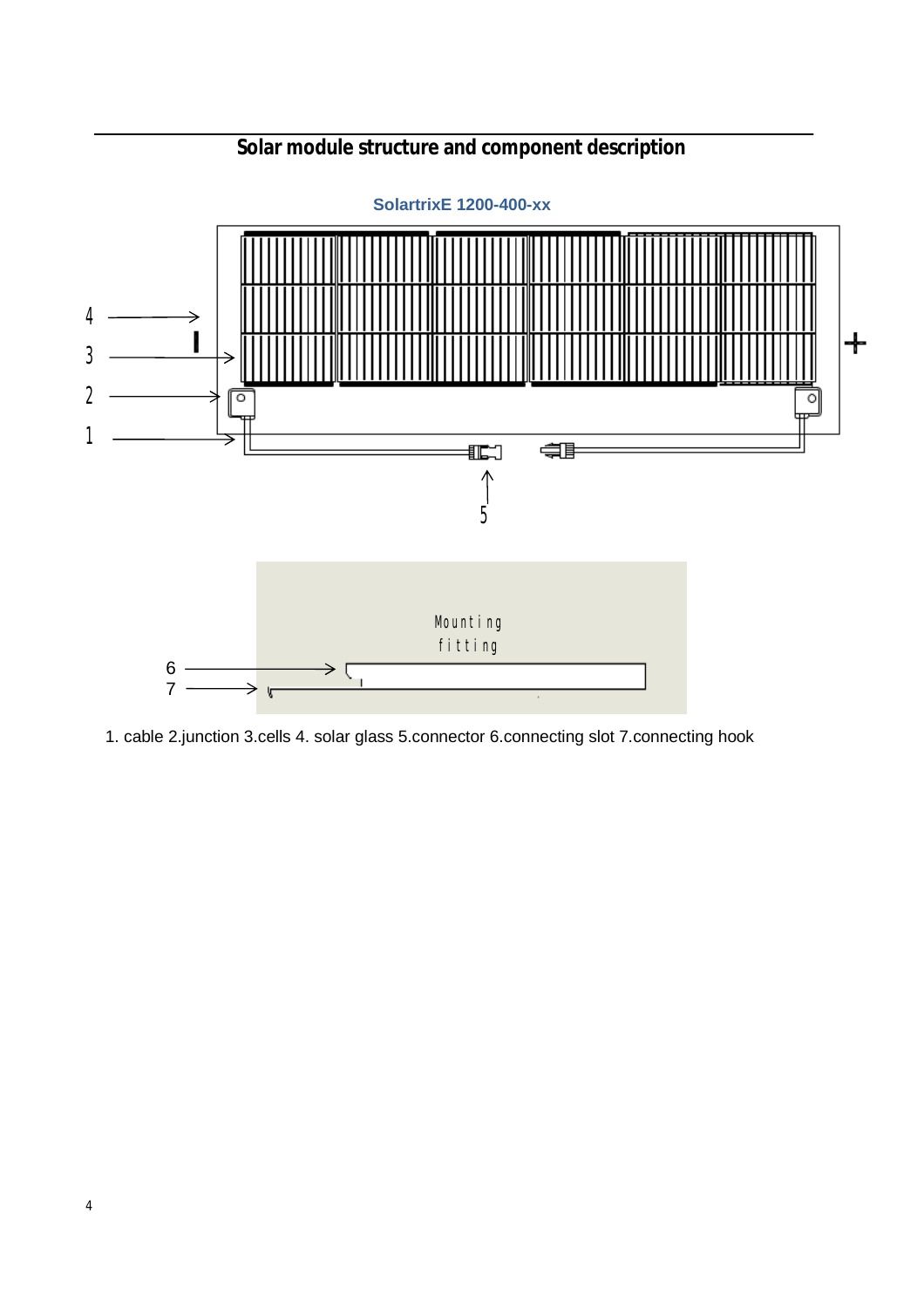### **3.1Routine Safety**

Solglass's module design complies with international IEC 61215 and IEC 61730 standards, and its application rating is Class A: The module can be used for systems with voltage higher than 50V or 240W DC. And the module has passed IEC 61730-1 and IEC 61730-2, the module meets the requirements of Class II.

The overall fire rating of the final structure needs to be considered when the module is installed for use on the roof. At the same time, the overall maintenance is also needed to be considered. Rooftop PV systems can only be installed after an evaluation by a construction expert or engineer, with formal, complete structural analysis, and proven to be able to withstand additional system support pressure, including the pv module's own weight.

For your safety, please do not work on the roof without safety precautions including but not limited to fall protection, ladders or stairs and personal protective equipment.

For your safety, do not install or handle modules under bad conditions, including but not limited the high winds or gusts, wet or sandy roofs.

### **3.2 Electrical Safety**

PV products generate direct current in the presence of sunlight, so touching the the wire metal of the module can be a risk of electric shock or burn. A 30 volt DC or higher voltage can be fatal.

The module also generates voltage without connecting the loads or external circuit. Use an insulated tool and wear rubber gloves when operating module in the sunlight.

There's no switch on the pv module. The PV module can only be stopped by removing it from the light or by shielding it with cloth, cardboard, or a completely opaque material, or by placing the front side of the module on a smooth, flat surface.

In order to avoid the danger of electric arc and electric shock, do not disconnect the electrical connection under the load. The wrong connection can also cause arcing and electric shocks. Connectors must be kept dry and clean to ensure that they are in good working condition. Do not insert a metal object into the connector, or otherwise make an electrical connection.

The power generated by the module may be higher than the nominal rating on the name plate. The rated output power of the factory test calibration is measured under the module standard test conditions (module standard test conditions: 1000 W / M2 irradiance, 25 °C ambient temperature,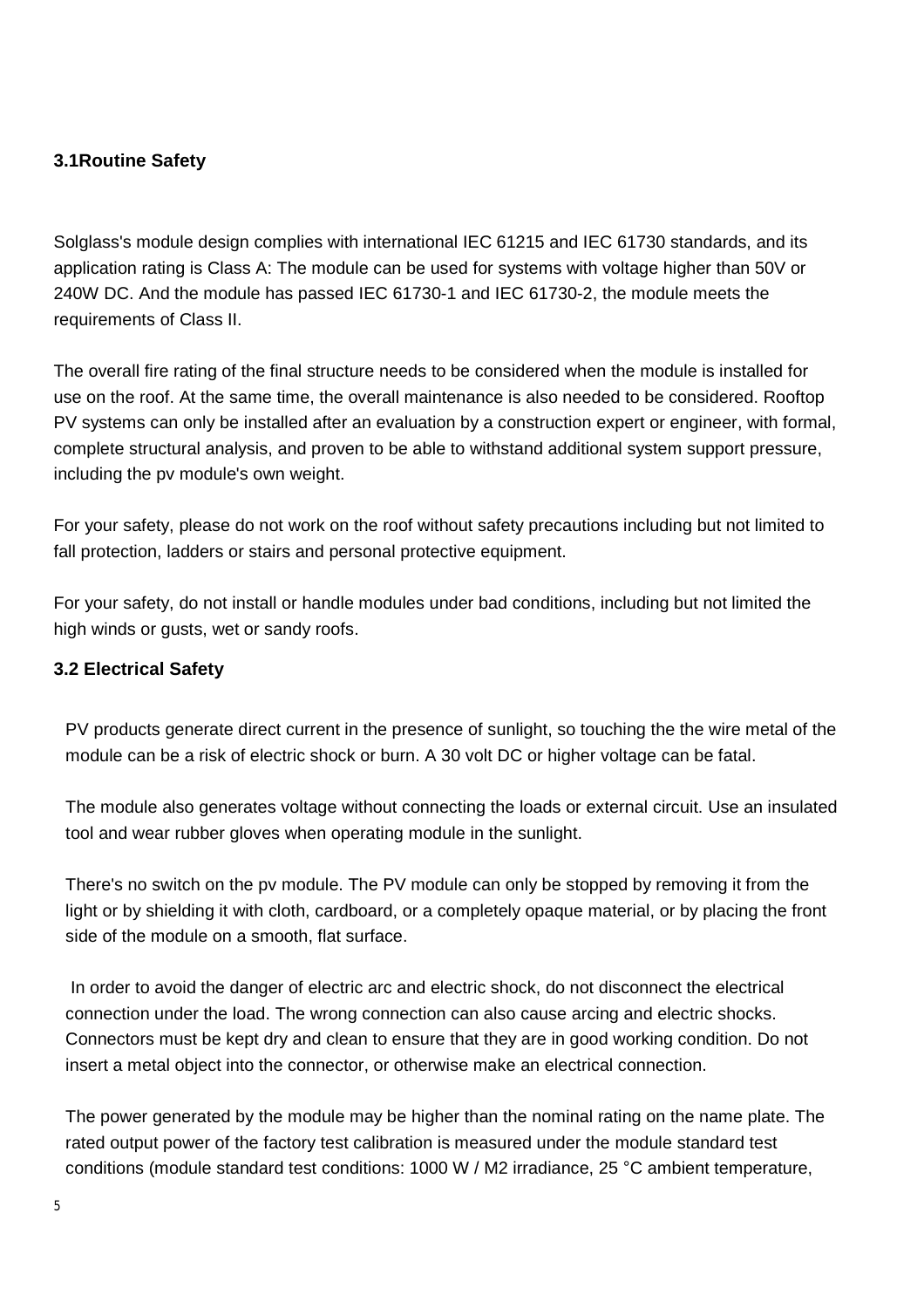AM1.5 atmospheric mass) . The surrounding snow and water reflect more light, causing an increase in current and output power.

In addition, at low temperature, the voltage and power of the module will increase correspondingly.

If the module glass or other material damage, please wear a personal protective device, separate the component from the circuit.

Do not touch the module if it is wet. Except when cleaning components, but in accordance with the requirements of the manual cleaning components.

Never touch a wet connector without wearing a personal protective device or rubber gloves. Do not use a mirror or magnifying glass to manually focus the sunlight on the module.

### **3.3 Operation Safety**

<sup>2</sup> During transportation and storage, do not open SOLGLASS's package unless the package has arrived at the installation site.

- <sup>2</sup> Please protect the packing from damage. Do not drop the package directly.
- <sup>2</sup> Do not stack modules above the maximum stack number printed on the package.
- <sup>2</sup> Please put the packing box in a cool and dry place before unpacking the packages.
- <sup>2</sup> To open SOLGLASS's box, follow its instructions.

<sup>2</sup> In no case shall the module be lifted by holding on to the junction box or wire; never stand or move on the module.

<sup>2</sup> Never drop one module onto another.

<sup>2</sup> In order to avoid breakage of the glass, do not place any weight on the module glass. When placing a module on a flat surface, handle it with care, especially in corners.

<sup>2</sup> Do not attempt to disassemble the module or remove the nameplate of the module or parts on the module .

- <sup>2</sup> Do not paint or apply any other adhesive to the surface of the module;
- <sup>2</sup> Do not self-replace broken glass of the module.
- <sup>2</sup> Only work in dry conditions and only use dry tools.

<sup>2</sup> Do not operate the module when it is wet, unless appropriate shock protection equipment is worn.

<sup>2</sup> When stacking storage modules outdoors, always keep the front side of the module facing down and prevent water from entering the module and damaging its connector.

### **3.4 Fire proofing safety**

Fire rating: Class C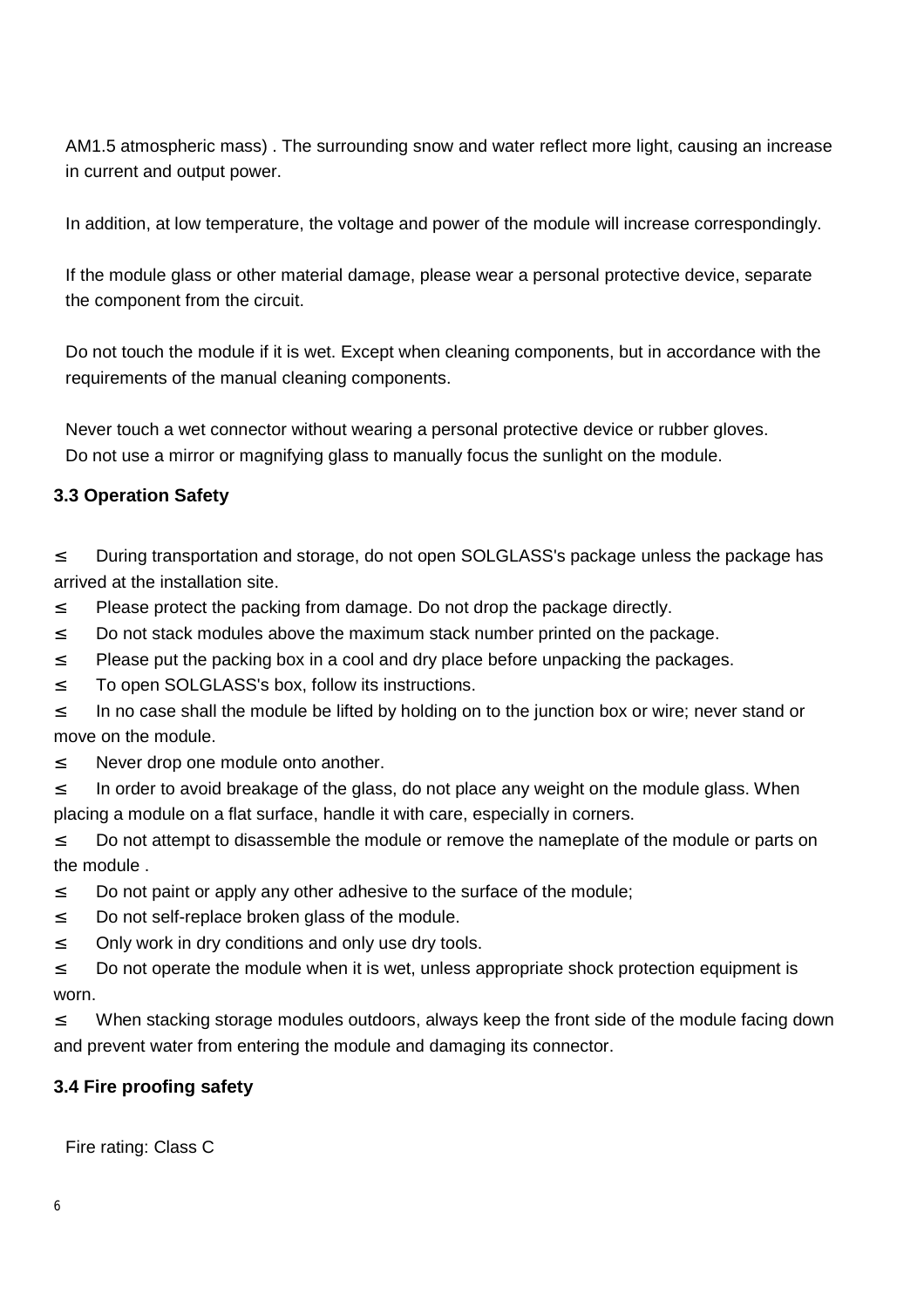Consult local laws and regulations before installing modules to comply with building fire proofing safety requirements.

Different roof structure and installation methods will affect the building's fire proofing safety performance. If the module is not properly installed, it may cause a fire.

Use the appropriate components such as fuses, circuit breakers, and ground connectors as required by local regulations. Do not use modules if flammable gas is present nearby.

# **4. Installation conditions**

### **4.1 Installation Location and working environment**

- <sup>2</sup> The module can only be used on earth under 2000m altitude, not in space.
- <sup>2</sup> Modules cannot be installed and used in excessive environment such as excessive salt, fog, hail, snow, sand, smoke, air pollution, active chemical vapor, acid rain, soot, etc.
- <sup>2</sup> When there is heavy snow, extremely cold, strong wind or near water, close to salt fog on the island or desert environment, please use appropriate protective measures to ensure the reliability and safety of module installation.
- <sup>2</sup> Components must be installed on suitable buildings or other suitable locations (eg. Ground, garage, building facade, roof, PV tracking system) and components cannot be installed on any type of mobile vehicle.
- <sup>2</sup> Do not install modules on the location where there is a risk of flooding.
- <sup>2</sup> It is recommended that the module is needed to be installed in a working environment with a temperature of-40 °C to 40 °C, which is the monthly maximum and minimum temperature at the location of the installation. The limit working environment temperature of the module is-40 °C to 85 °C.
- <sup>2</sup> Ensure that the wind or snow pressure on the module after installation does not exceed the maximum allowable load.
- <sup>2</sup> Module need to be installed in a no shaded area throughout the year.
- <sup>2</sup> Ensure that there are no obstructions that may block light at the location where the module is installed.
- <sup>2</sup> If the module is installed in a place with frequent lightning activity, the module must be protected against lightning strikes.
- <sup>2</sup> Do not install modules in a place where flammable gases may be present. The SOLGLASS's module shall not be installed in a place where strong corrosive substances such as salt, brine or any other material may corrode the modules, affecting its safety or performance.
- <sup>2</sup> SOLGLASS recommends that when the module is installed in a corrosive environment or coastal area, the installation bracket needs to be treated to prevent corrosion at the installation site.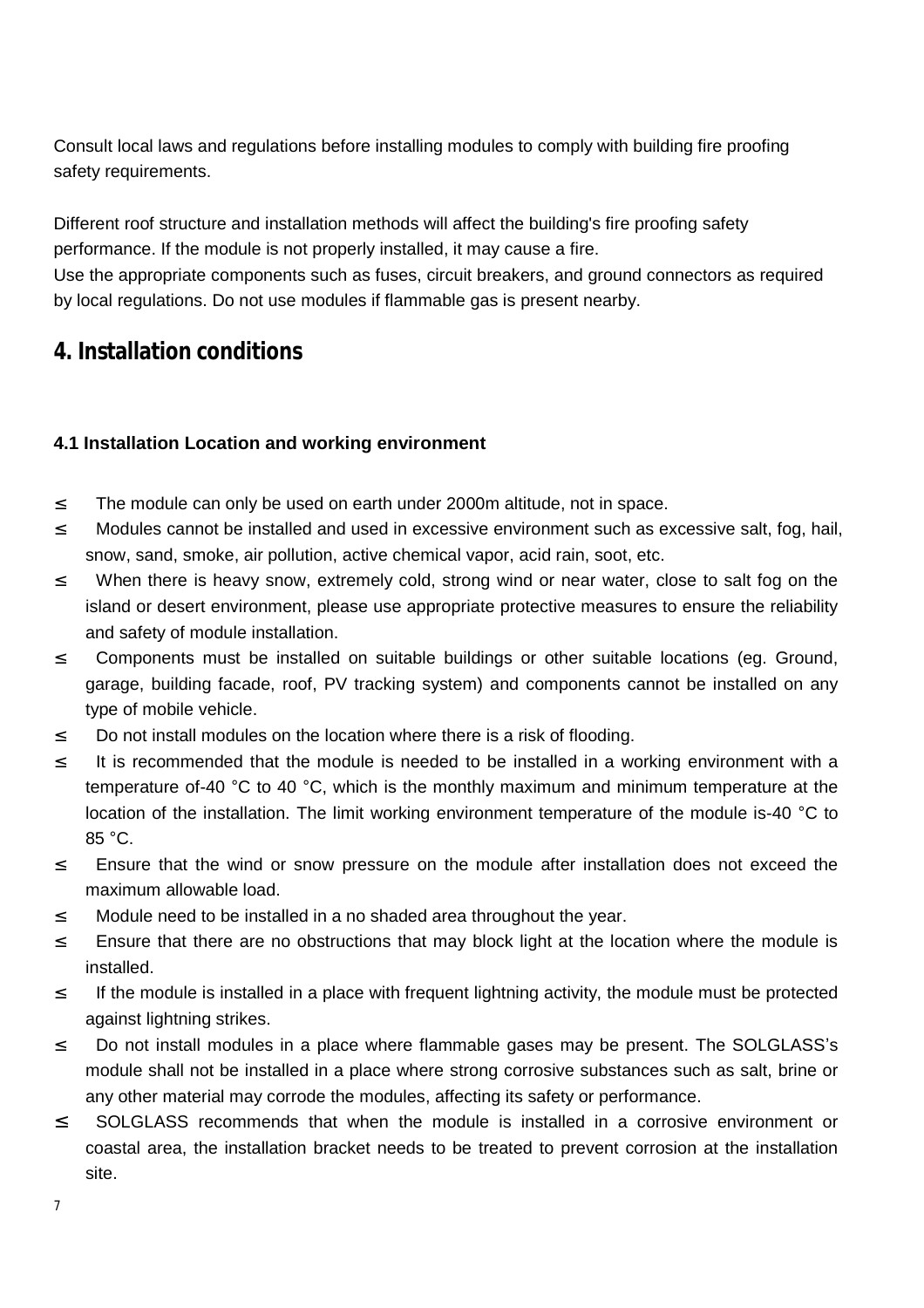### **4.2 Inclination selection**

- <sup>2</sup> Installation angle of module: The angle between the surface of the module and the horizontal surface. When the module is facing the sun, the module gets the maximum power output.
- <sup>2</sup> In the northern Hemisphere, module should preferably face south, in the southern Hemisphere, module should preferably face north.
- <sup>2</sup> For detailed installation angles, following the standard module installation guidelines or getting advice from an experienced PV module installer.
- <sup>2</sup> When the module is installed on the roof, the angle of inclination shall not be less than 5<sup>°</sup>to maintain the corresponding fire protection level.

# **5. Mechanical installation**

### **5.1 Routine requirement**

Make sure that the mounting method and bracket system are strong enough to withstand all predetermined load conditions, which is a guarantee that the bracket installer must provide. Mounting brackets must be tested and tested by a third party tester with static mechanical analysis capability, using local national or international standards or equivalent standards. Module mounting brackets shall be constructed of durable, corrosion resistant, UV resistant materials. The module must be securely mounted on the mounting bracket.

When the module is mounted on a bracket parallel to the roof or wall, the minimum gap between the module and the roof or wall surface is 2cm. Air Must be allowed to circulate to prevent module wiring damage. Do not punch holes on the module, otherwise the module warranty will be invalid.

Before installing module on the roof, make sure the building is suitable for installation. In addition, any penetration through the roof must be properly sealed to prevent leakage.

When dust falls on the surface of the module, it will affect the power output of the assembly. SOLGLASS recommends installing the module at an angle more than 5 degrees so that the dust can be easily carried away by rain when it rains.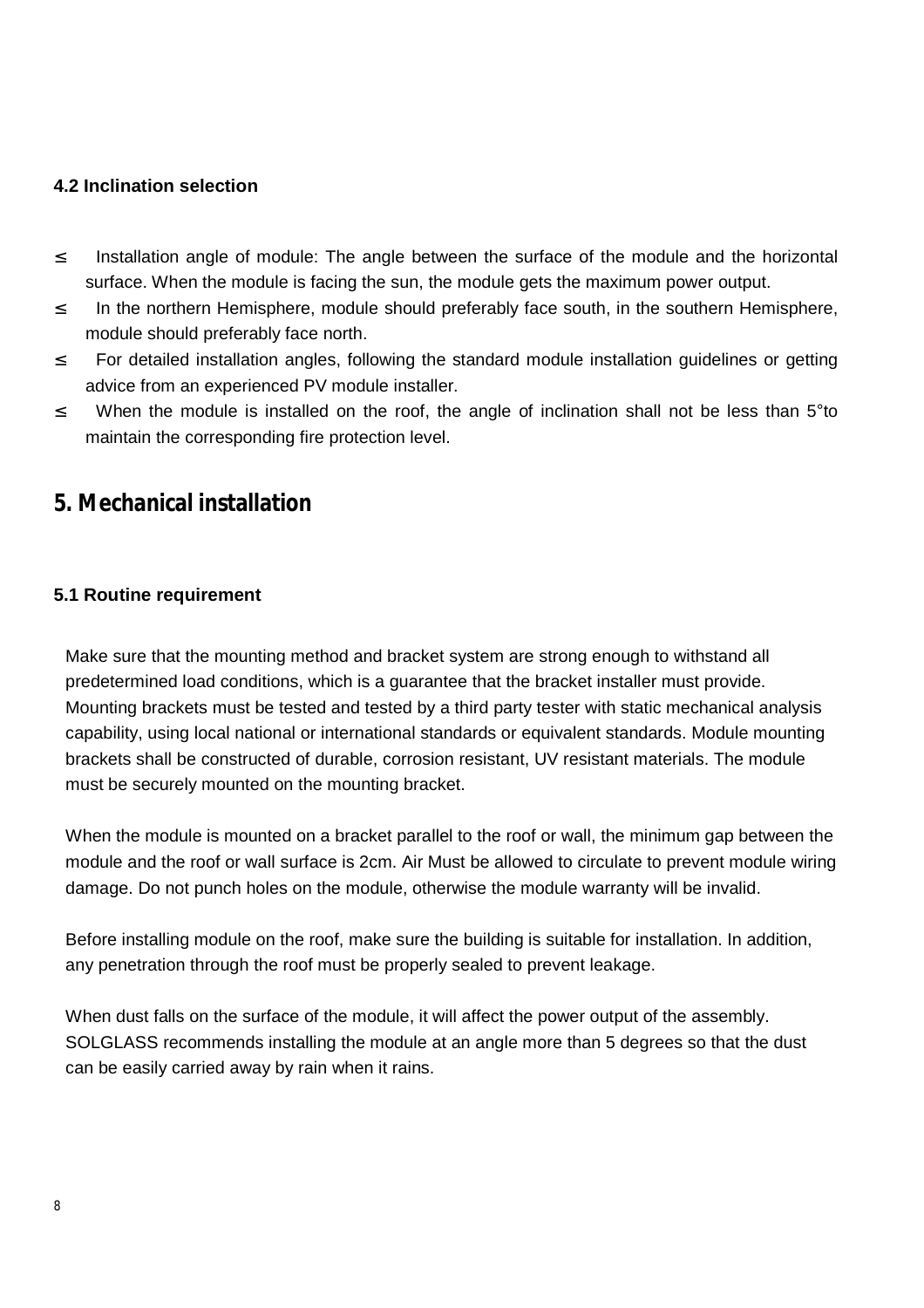The design static load on the module is 1600Pa on the back and 3600Pa on the front .The safety fac tor is equal to 1.5. The maximum static load on the module is 2400Pa on the back (equal to sure) and 5400Pa on the front (equal to snow pressure).

For AU Market, installation requires the Nulok Roofing system - please refer to Section 5.2.1

### **5.2 Installation method**

The connection of the module and the bracket system shall be made by using the above-mentioned mounting connectors to form a complete system for installation. The installation component must be based on the following example, not complying with the following installation requirements may result in a warranty invalid. atic load on the module is 1600Pa on the back and 3600Pa on the front . The safety fat 1.5.The maximum static load on the module is 2400Pa on the back (equal to wind pres<br>00Pa on the front (equal to snow pressure).<br>
<br>
<br> mounting connectors to form a complete system for installation. The installation component must<br>based on the following example, not complying with the following installation requirements may<br>result in a warranty invalid.<br>2

**5.2.1 Install module by Nulok Roofing system** 

Please use the Nulok Roofing system from NULOK Global COMPANY to install the module.

Please use the Nulok Roofing system from NULOK Global COMPANY to install the module.<br>Please use link channel provided by NULOK, which are arranged on the roof bracket through the slot, and then place the module on the connecting hook, each link channel is 20 cm apart from each<br>other, evenly arranged on the roof bracket, the top and bottom modules are aligned. After other, evenly arranged on the roof bracket, the top and bottom modules are aligned. After installation, the top is fixed with the top bracket. The diagram is as follows:

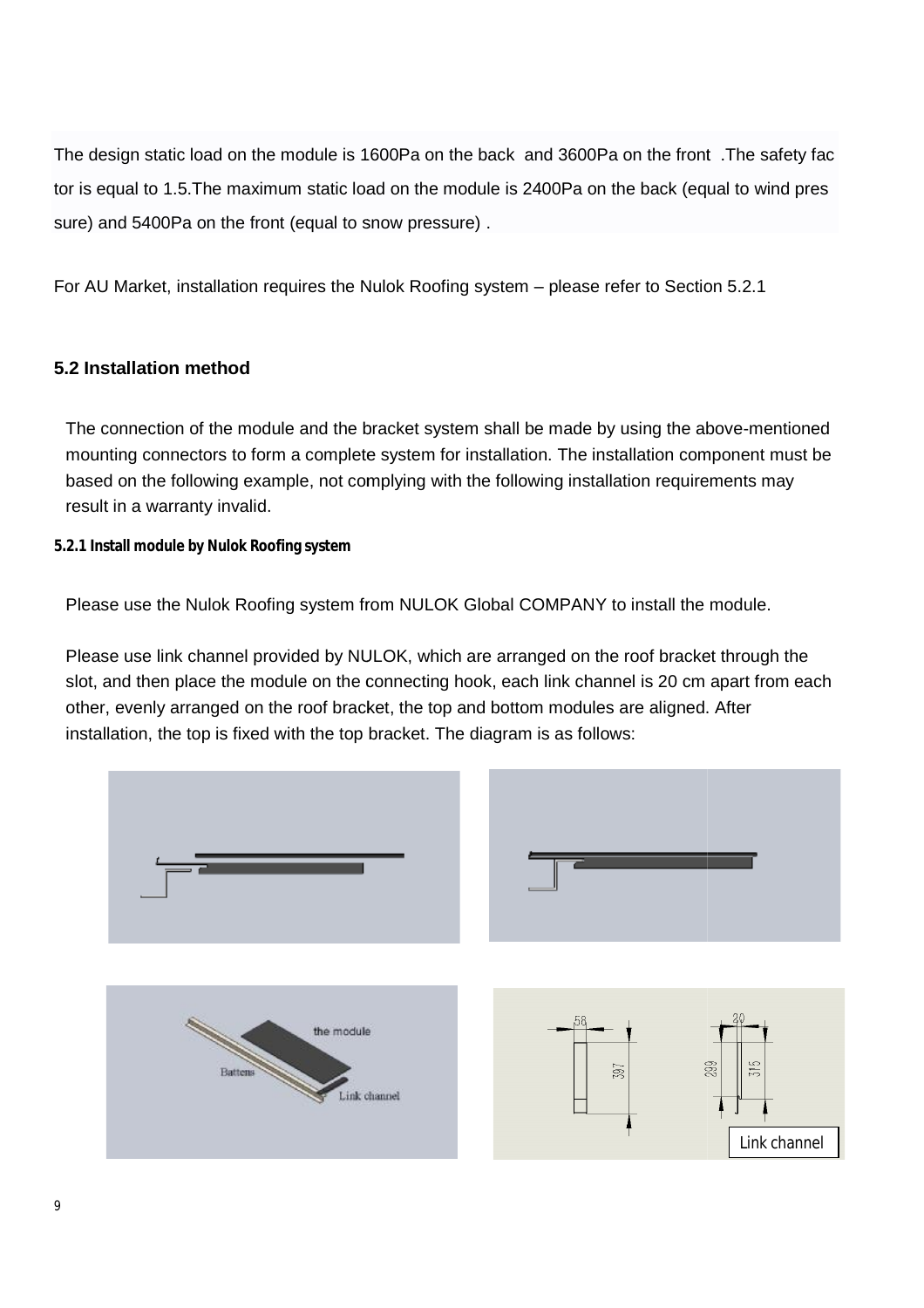# Installation steps (1) (2) in. (3) (4) (5)  $(5)$

# **6. Electrical installation**

### **6.1 Electrical property**

There is a tolerance between the nominal values of modules such as Isc, Voc and Pmax There is a tolerance between the nominal values of modules such as lsc, Voc and Pmax<br>under standard test conditions, perhaps the value is relatively higher compare to the value<br>obtained under component standard test condit obtained under component standard test conditions. Therefore, in the determination of photovoltaic system accessories, such as rated voltage, wire capacity, fuse capacity and module power output and related parameters, the relating short current and open voltage amplify 1.25 times can be applied.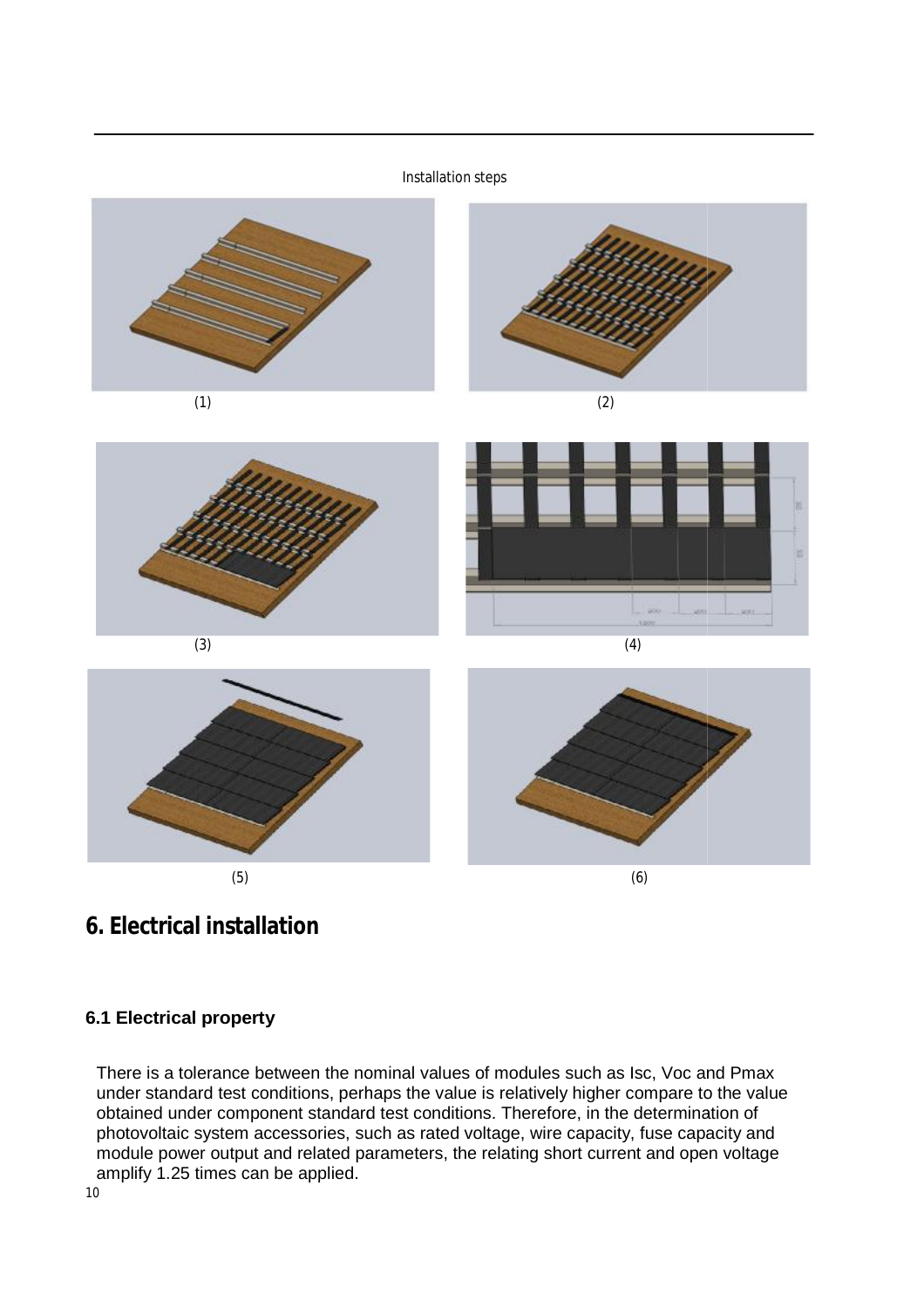Under normal conditions, a photovoltaic module is likely to experience conditions that produce higher current and/or voltage than reported at standard test conditions. Accordingly, the values of Isc and Voc. marked on this PV module should be multiplied by a factor of 1,25 when determining component voltage ratings, conductor current ratings, and size of controls (e.g. inverter) connected to the PV output.The safety factor of 1,25 for the minimum voltage rating of the components can be modified during the design of a system according to the minimum temperature of the location of the installation and the temperature coefficient for Voc. Isc can be adjusted based on maximal temperature, irradiance and orientation of the module. To this end a full simulation for the specific location is required using long term weather data.

## **Electrical Characteristics** Module Type Solartrix 1200- 400-55 Solartrix 1200- 400-60 SolartrixE 1200- 400-60 SolartrixE 1200- 400-65 Maximum Power-Pmax(W) 55 60 60 60 65 Maximum Power Voltage-Vmp (V) 34.55 34.77 9.6 10.06 Maximum Power Current-Imp (A) 1.60 1.73 6.25 6.48 Open Circuit Voltage-Voc(V) 41.11±4% 41.23±4% 12.3±4% 12.36±4% Short Circuit Current-Isc $(A)$  1.83 $\pm$ 5% 1.87 $\pm$ 5% 6.55 $\pm$ 5% 6.81 $\pm$ 5% Power Tolerance  $\pm 3\%$   $\pm 3\%$ Maximum System Voltage $(V_{DC})$  1000 1000 1000 1000 1000 1000 Maximum Series Fuse Rating (A) 3 10 Operating Temperature (°C) -40~+85 -40-+85 Pmax Temperature Coefficient (%/°C) -0.40 -0.40 Voc Temperature Coefficient (%/°C) -0.31 -0.31 -0.31 -0.31 -0.31 Isc Temperature Coefficient (%/°C) 0.05 0.05 0.05

STC: Irradiance 1000 W/m<sup>2</sup> module temperature 25°C AM=1.5, Power measurement tolerance: +/-5%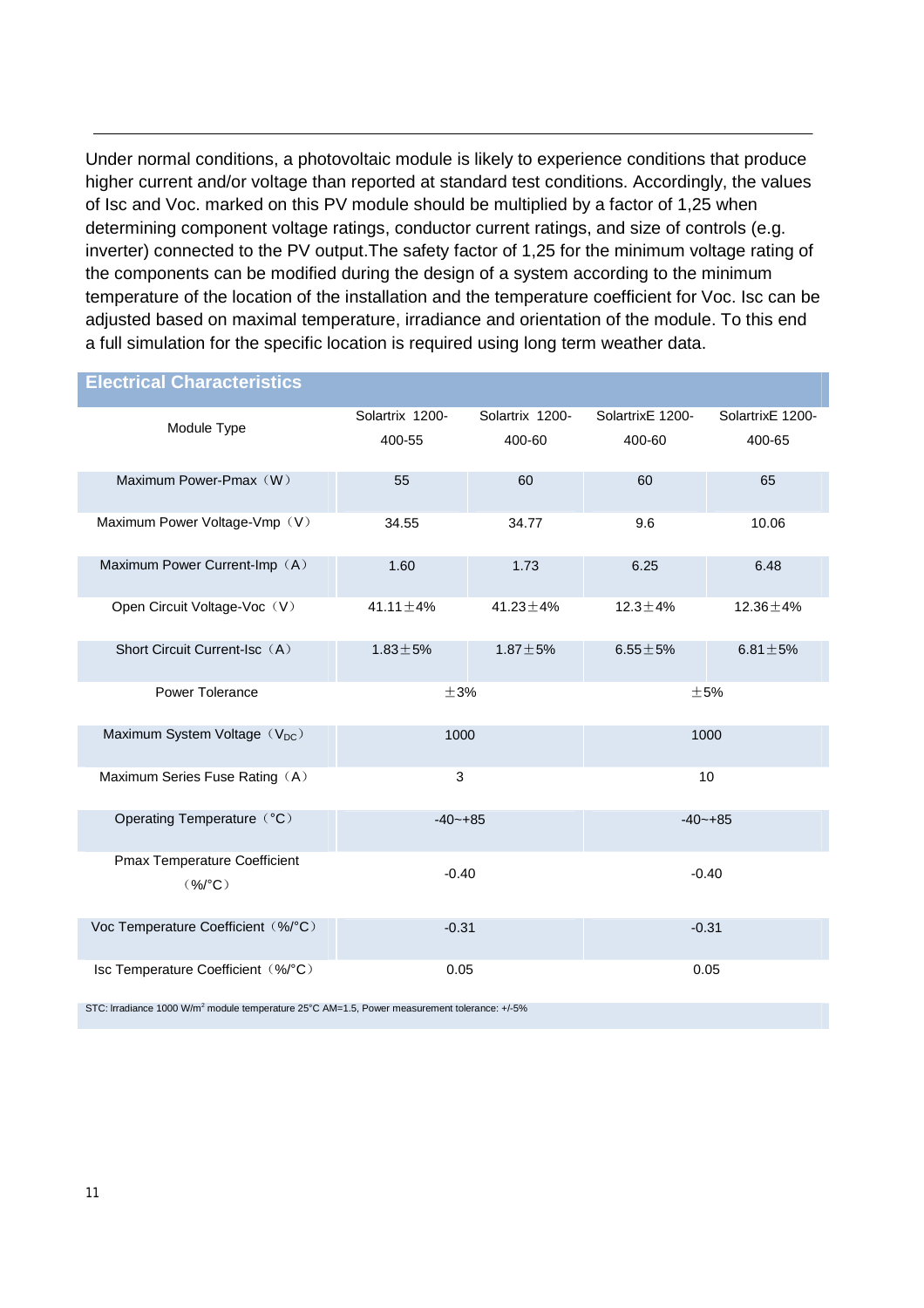# **Mechanical Specifications**

| <b>External Dimension</b> | 1200*400*6 mm                                      |  |
|---------------------------|----------------------------------------------------|--|
| Weight                    | $6.6$ Kg                                           |  |
| Solar Cell                | Solartrix 1200-400<br>Mono 31.35x156.75 mm (63pcs) |  |
|                           | Solartrix F 1200-400                               |  |
|                           | Mono $182x91$ mm $(18pcs)$                         |  |
| Glass to Glass            | 2.5 mm tempered glass, low iron                    |  |
| Junction Box              | IP67                                               |  |
| <b>Output Cable</b>       | 4.0 mm <sup>2</sup> , cable length: 900 mm         |  |
| Connector                 | PV-7H202                                           |  |
| Maximum Snow Load         | 5400 Pa                                            |  |
| Maximum Wind Load         | 2400 Pa                                            |  |
| Hail Resistance           | Max. $\varnothing$ 25 mm, at 23 m/s                |  |

No more than 2.5% peak power degradation in 1<sup>st</sup> year;

No more than 0.7% peak power degradation in coming 24 years;

Free from defects of materials and workmanship for 12 years.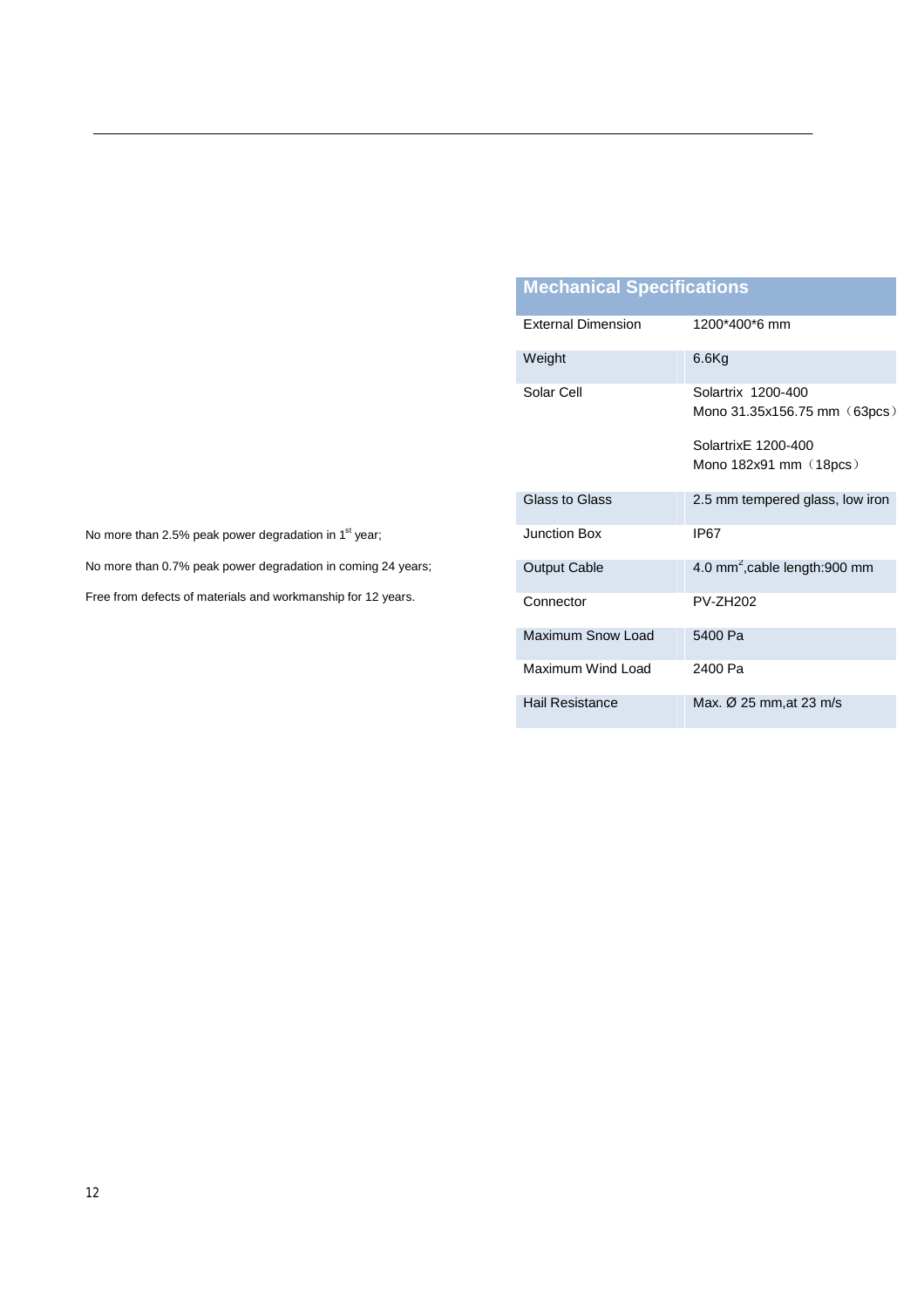When the modules are connected in a series, the final voltage is the sum of the individual When the modules are connected in a series, the final voltage is the sum of the individual<br>module, and when the modules are connected in parallel, the final current is the sum of the When the modules are connected in a series, the final voltage is the sum of the individual<br>module, and when the modules are connected in parallel, the final current is the sum of the<br>individual module, as shown below. The connected in a series.

# **Circuit Diagram**

Series connection



Paralleling connection



Series and paralleling connection



+ Diode - D-Over current protector - Connector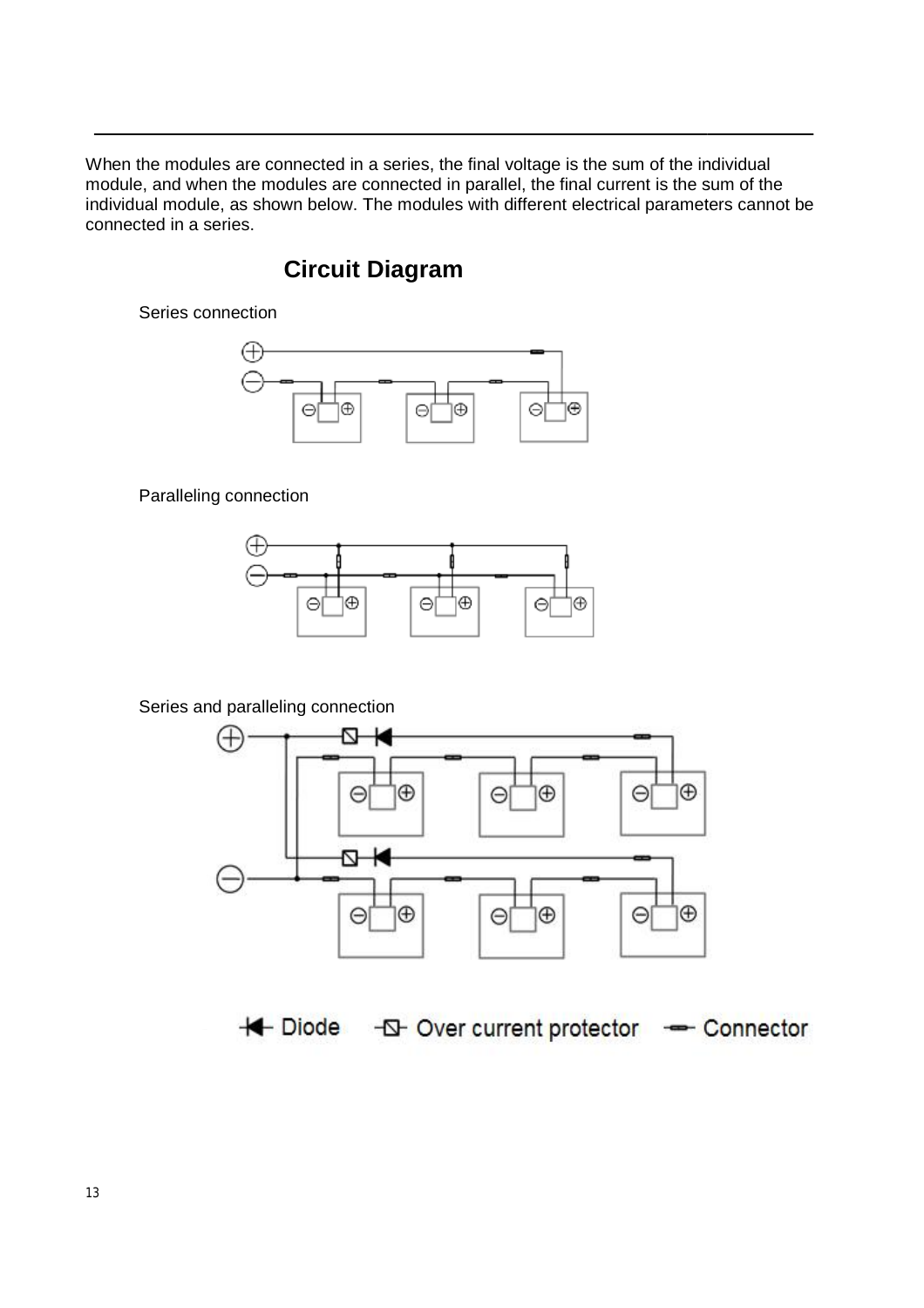The maximum number of components that can be connected in series must be calculated in accordance with the requirements of the relevant regulations, the open-circuit voltage shall not exceed the maximum system voltage value specified by the component (According to the safety test of IEC 61730, the maximum system voltage of the SOLGLASS's modules is DC1000V) .Type of Solartrix can be connected in a series of up to 23 pieces, Type of Solartrix E can be connected in a series of up to 80 pieces.

If reverse current may flow through the module exceeding the maximum fuse current of the module, the module shall be protected by over current protecting device that it has the same specification. If the number of parallel connections are more than or equal to 2 strings, there must be an over current protection device on each string. Normally the over current protecting device is embedded in inverter, please make sure your inverter contains over current protecting device before install it.

### **6.2 cable and connecting**

In the design of cables and connections, assemblies, field connections use sealed junction boxes of Class IP67 to provide protection against environmental impacts for conductors and their corresponding connections, and to provide touchable protection for uninsulated parts. The junction box has well-connected cables, wires and protective Class IP67 connectors. These designs are convenient for connecting modules in series. Each module has two wires individually connected to the junction box, one positive and one negative. The two modules can be connected in series by inserting a positive terminal at the other end of a module wire into the socket of the negative terminal of an adjacent component.

Field connection cables must meet the component's maximum short circuit current usage, and SOLGLASS recommends that installers use only light resistant cables that meet PV DC requirements in PV systems, with a minimum diameter of 4mm².

### **Minimum Standard for the cable**

| <b>Testing Standard</b> | Wire size      | <b>Temperature Rating</b>          |
|-------------------------|----------------|------------------------------------|
| EN 50618:2014           | $\text{4mm}^2$ | $-40^{\circ}$ C to $+85^{\circ}$ C |

When the cable is fixed to the bracket, it is necessary to avoid mechanical damage to the cable or module. Do not apply pressure to the cable. For cables that are secured in the proper way, installer must use special light-resistant cable, wires and wire clips to fix the cable to the bracket. Although the cable is light and water resistant, avoid direct sunlight and water immersion.

### **6.3 Connecting**

Please keep the connector dry and clean. Make sure the connector nut is in a tight status before connecting. Do not connect connectors when the connector is wet, soiled, or otherwise. Avoid direct sunlight and immersion of connectors in water. Avoid connector landing on the ground or roof.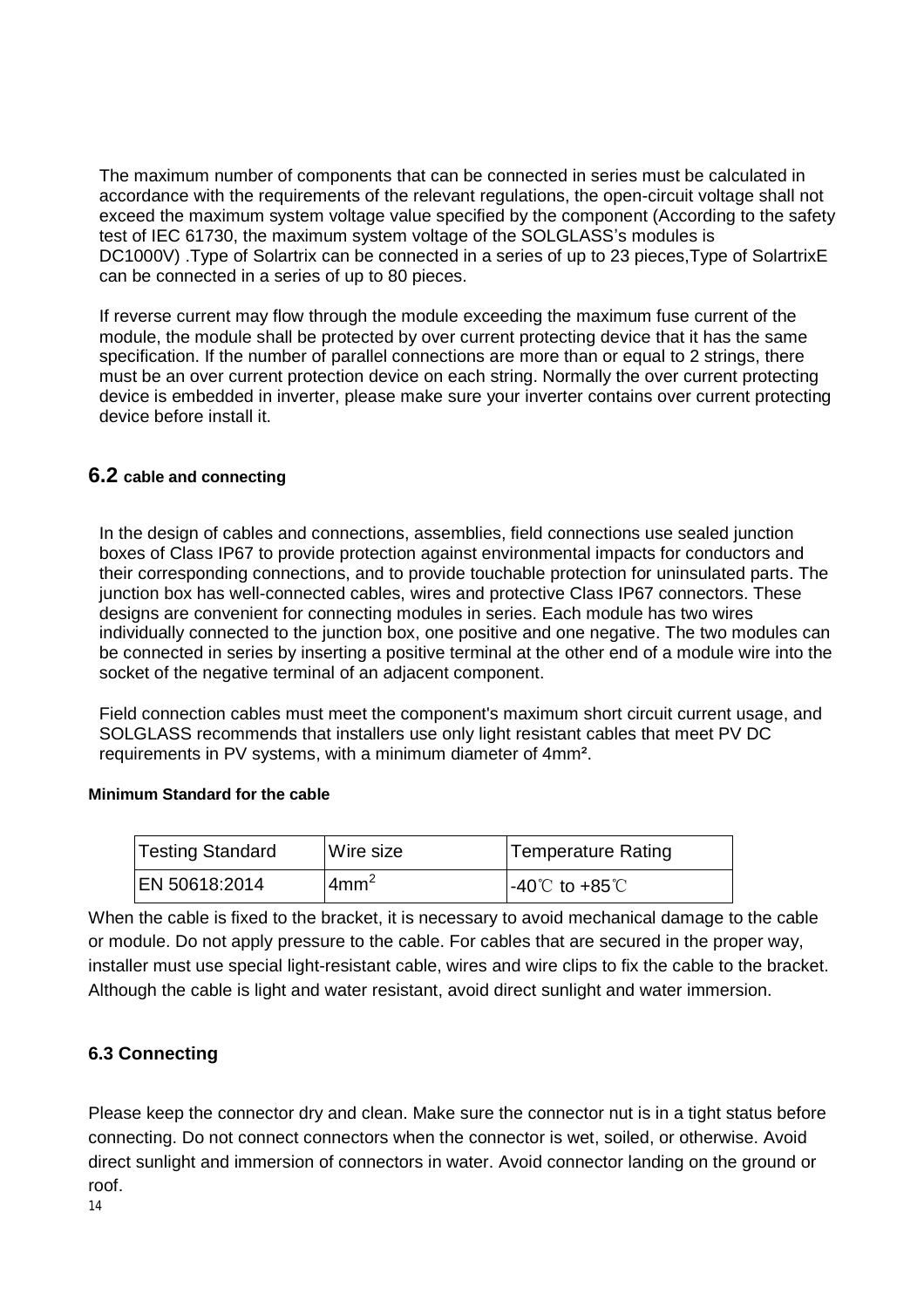The wrong connection could create an electrical arc and shock. Please check that all electrical connections are reliable. Make sure all the connectors with locks are fully locked.

### **6.4 The bypass diode**

SOLGLASS's solar module junction box contains the bypass diode and is parallel connected to the cells string inside the module. When the hot spot occurs locally, the diode will pass only current through the non-hot spot cell, limiting the module's heat and performance loss. Note that the bypass diode is not an over current protection.

When you know or suspect a diode failure, contact SOLGLASS for installation or system maintenance. Please do not attempt to open the junction box of the module.

# **7. Operation and Maintenance**

The modules must be inspected and maintained regularly, especially during the warranty period, which is the responsibility of the user and notify supplier within two weeks if any module is found to be damaged.

Dust, such as industrial waste water and, bird droppings, deposits on the glass surface of the module reduces its power output and may cause regional hot spots. The extent of the effect depends on the transparency of the waste, and the small amount of dust on the glass affects absorbing the intensity and uniformity of sunlight, but is not dangerous, and the power is usually not significantly reduced.

There must be no environmental impact factors, such as the presence of other modules, module system bracket, bird presence, large amounts of dust, soil, or vegetation that cast a shadow over the modules and obscure some modules or all modules while they are in operation, resulting in a significant reduction of output power. SOLGLASS recommends that the surface of the component not be obscured at all times.

As for the frequency of cleaning, it depends on the dirt accumulates level. Under normal circumstances, rainwater would clean the surface of the modules, which would reduce the frequency of cleaning. SOLGLASS recommends using a damp, water soaked sponge or a soft cloth to clean the glass and surface. Do not use detergent containing alkali or acid to clean modules.